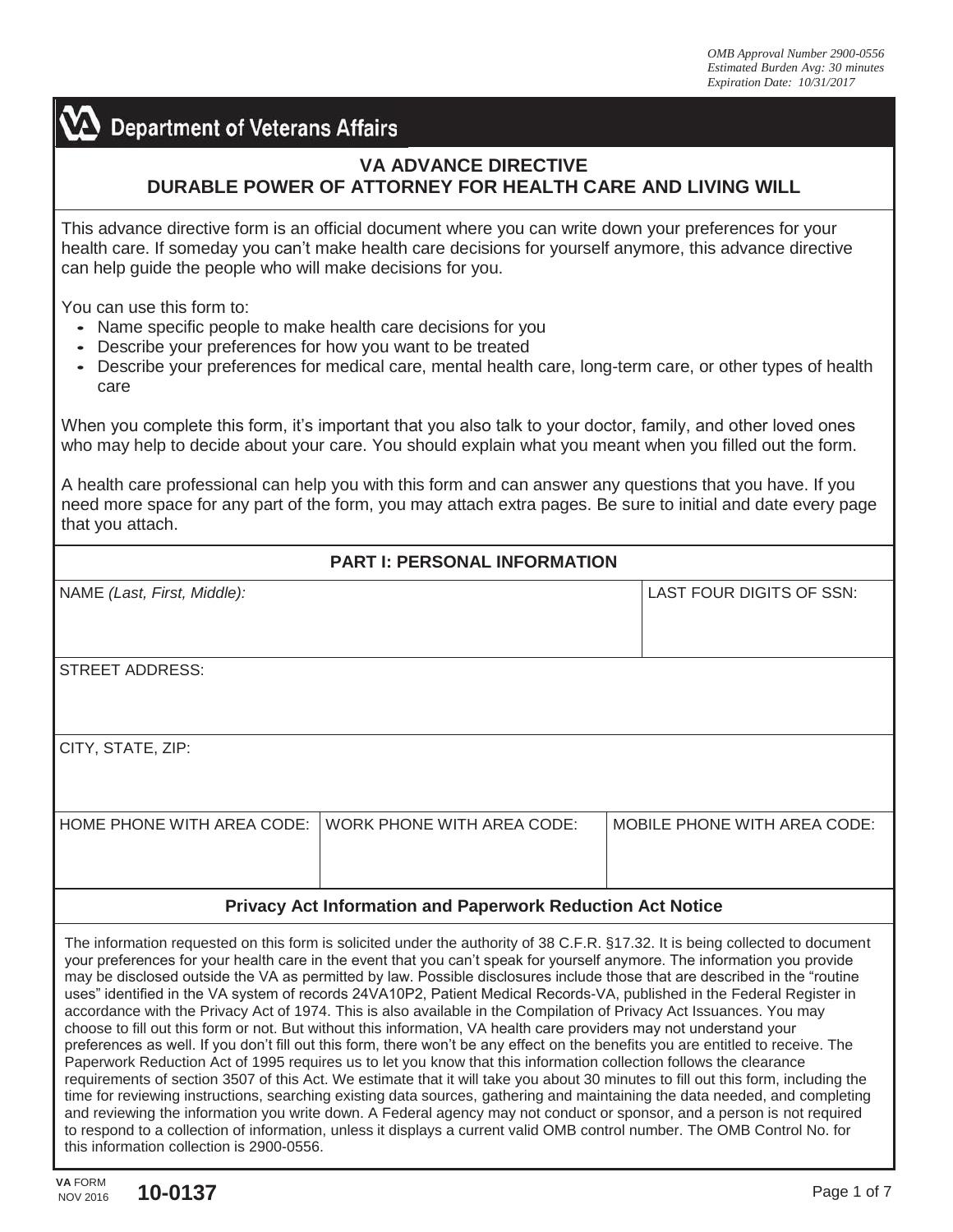**VA ADVANCE DIRECTIVE: DURABLE POWER OF ATTORNEY FOR HEALTH CARE AND LIVING WILL**

NAME *(Last, First, Middle)* LAST FOUR DIGITS OF SSN:

## **PART II: DURABLE POWER OF ATTORNEY FOR HEALTH CARE**

This section of the advance directive form is called a Durable Power of Attorney for Health Care. It lets you appoint a specific person to make health care decisions for you in case you can't make decisions for yourself anymore. This person will be called your Health Care Agent.

Your Health Care Agent should be someone:

- You trust
- Who knows you well
- Who is familiar with your values and beliefs

If you get too sick to make decisions for yourself, your Health Care Agent will have the authority to make all health care decisions for you. This includes decisions to admit and discharge you from any hospital or other health care institution. Your Health Care Agent can also decide to start or stop any type of health care treatment. He or she can access your personal health information, and medical records, including information about whether you have been tested for HIV or treated for AIDS, sickle cell anemia, substance abuse or alcoholism.

**NOTE:** If you wish to give general permission for VA to share your medical records or health information with others, you can complete VA Form 10-5345 (Request for and Authorization to Release Medical Records or Health Information). You can get VA Form 10-5345 from your VA health care provider or you can get it using a computer from this website<http://www4.va.gov/vaforms/medical/pdf/vha-10-5345-fill.pdf>.

| <b>A - HEALTH CARE AGENT</b>                                         |                                                                                                                  |                            |                   |  |                              |
|----------------------------------------------------------------------|------------------------------------------------------------------------------------------------------------------|----------------------------|-------------------|--|------------------------------|
| Place your initials in the box next to your choice. Choose only one. |                                                                                                                  |                            |                   |  |                              |
| Initials                                                             | I don't wish to appoint a Health Care Agent right now.<br>(Skip this section and go to Part III, Living Will.)   |                            |                   |  |                              |
| Initials                                                             | I appoint the person named below to make decisions about my health care if I can't decide for myself<br>anymore. |                            |                   |  |                              |
|                                                                      | Name (Last, First, Middle):                                                                                      |                            |                   |  | Relationship to Me:          |
|                                                                      | <b>Street Address:</b>                                                                                           |                            | City, State, Zip: |  |                              |
|                                                                      | Home Phone with Area Code:                                                                                       | Work Phone with Area Code: |                   |  | Mobile Phone with Area Code: |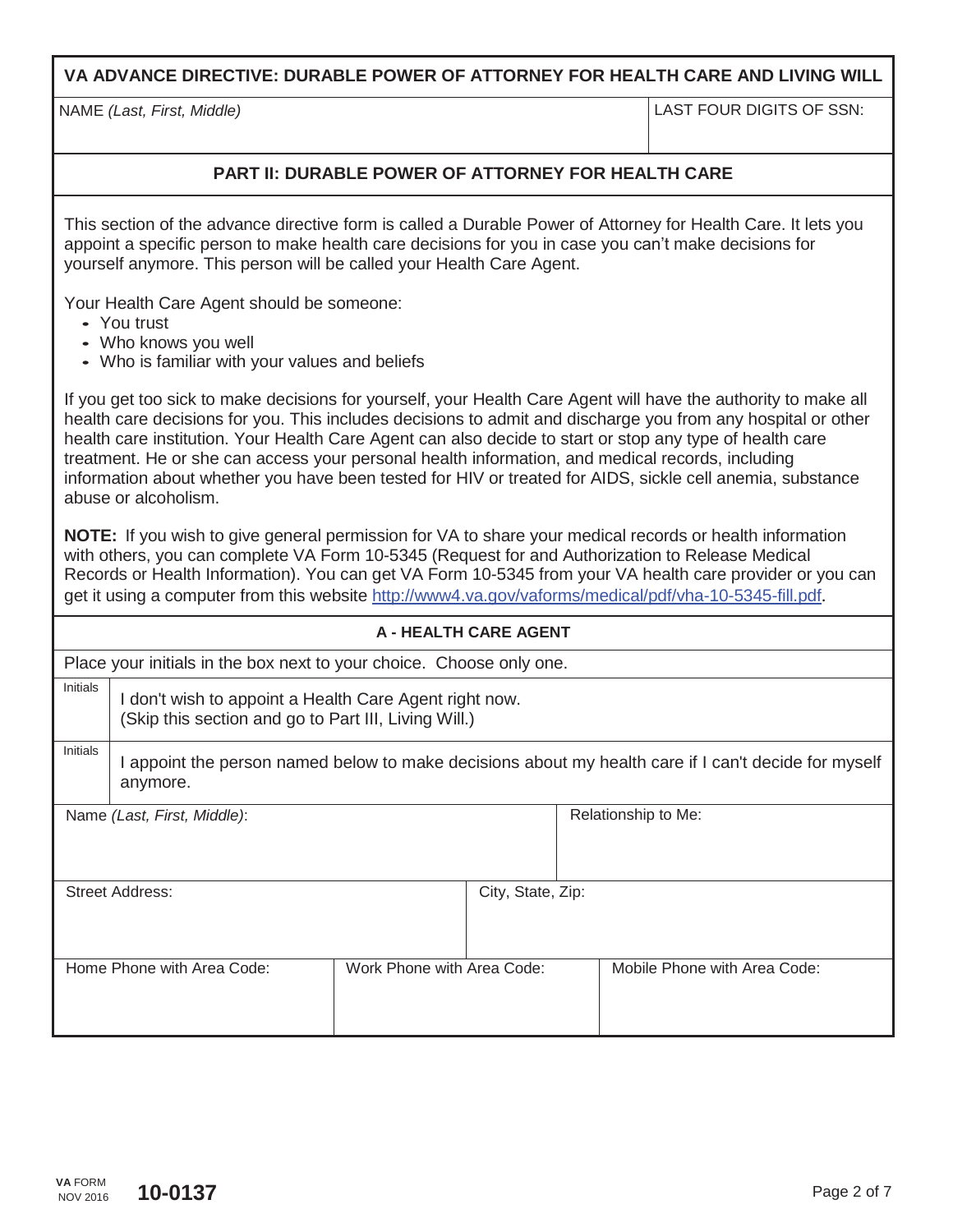| VA ADVANCE DIRECTIVE: DURABLE POWER OF ATTORNEY FOR HEALTH CARE AND LIVING WILL                                                                                                                                                                                                                                               |                                                           |                                                        |  |                                                              |                                                           |  |
|-------------------------------------------------------------------------------------------------------------------------------------------------------------------------------------------------------------------------------------------------------------------------------------------------------------------------------|-----------------------------------------------------------|--------------------------------------------------------|--|--------------------------------------------------------------|-----------------------------------------------------------|--|
| NAME (Last, First, Middle)                                                                                                                                                                                                                                                                                                    |                                                           |                                                        |  |                                                              | LAST FOUR DIGITS OF SSN:                                  |  |
|                                                                                                                                                                                                                                                                                                                               | <b>B - ALTERNATE HEALTH CARE AGENT</b>                    |                                                        |  |                                                              |                                                           |  |
| Fill out this section if you want to appoint a second person to make health care decisions for you,<br>in case the first person isn't available.                                                                                                                                                                              |                                                           |                                                        |  |                                                              |                                                           |  |
| Initials<br>If the person named above can't or doesn't want to make decisions for me, I appoint the person<br>named below to act as my Health Care Agent.                                                                                                                                                                     |                                                           |                                                        |  |                                                              |                                                           |  |
| Name (Last, First, Middle):                                                                                                                                                                                                                                                                                                   |                                                           |                                                        |  | Relationship to Me:                                          |                                                           |  |
| <b>Street Address:</b>                                                                                                                                                                                                                                                                                                        |                                                           | City, State, Zip:                                      |  |                                                              |                                                           |  |
| Home Phone with Area Code:                                                                                                                                                                                                                                                                                                    | Work Phone with Area Code:                                |                                                        |  | Mobile Phone with Area Code:                                 |                                                           |  |
|                                                                                                                                                                                                                                                                                                                               | <b>PART III: LIVING WILL</b>                              |                                                        |  |                                                              |                                                           |  |
| This section of the advance directive form is called a Living Will. This section of it lets you write down how<br>you want to be treated in case you aren't able to decide for yourself anymore. Its purpose is to help others<br>decide about your care.                                                                     |                                                           |                                                        |  |                                                              |                                                           |  |
|                                                                                                                                                                                                                                                                                                                               | A - SPECIFIC PREFERENCES ABOUT LIFE-SUSTAINING TREATMENTS |                                                        |  |                                                              |                                                           |  |
| In this section, you can indicate your preferences for life-sustaining treatments in certain situations. Some<br>examples of life-sustaining treatments are:<br>CPR (cardiopulmonary resuscitation)<br>a breathing machine (mechanical ventilation)<br>kidney dialysis<br>a feeding tube (artificial nutrition and hydration) |                                                           |                                                        |  |                                                              |                                                           |  |
| Think about each situation described on the left and ask yourself, "In that situation, would I want to have<br>life-sustaining treatments?" Place your initials in the box that best describes your treatment preference. You<br>may complete some, all, or none of this section. Choose only one box for each statement.     |                                                           |                                                        |  |                                                              |                                                           |  |
|                                                                                                                                                                                                                                                                                                                               |                                                           | Yes.<br>I would want<br>life-sustaining<br>treatments. |  | I'm not sure. It<br>would depend<br>on the<br>circumstances. | No.<br>I would not want<br>life-sustaining<br>treatments. |  |
| If I am unconscious, in a coma, or in a vegetative<br>state and there is little or no chance of recovery.                                                                                                                                                                                                                     |                                                           | Initials                                               |  | Initials                                                     | Initials                                                  |  |
| If I have permanent, severe brain damage that<br>makes me unable to recognize my family or friends<br>(for example, severe dementia).                                                                                                                                                                                         |                                                           | Initials                                               |  | <b>Initials</b>                                              | Initials                                                  |  |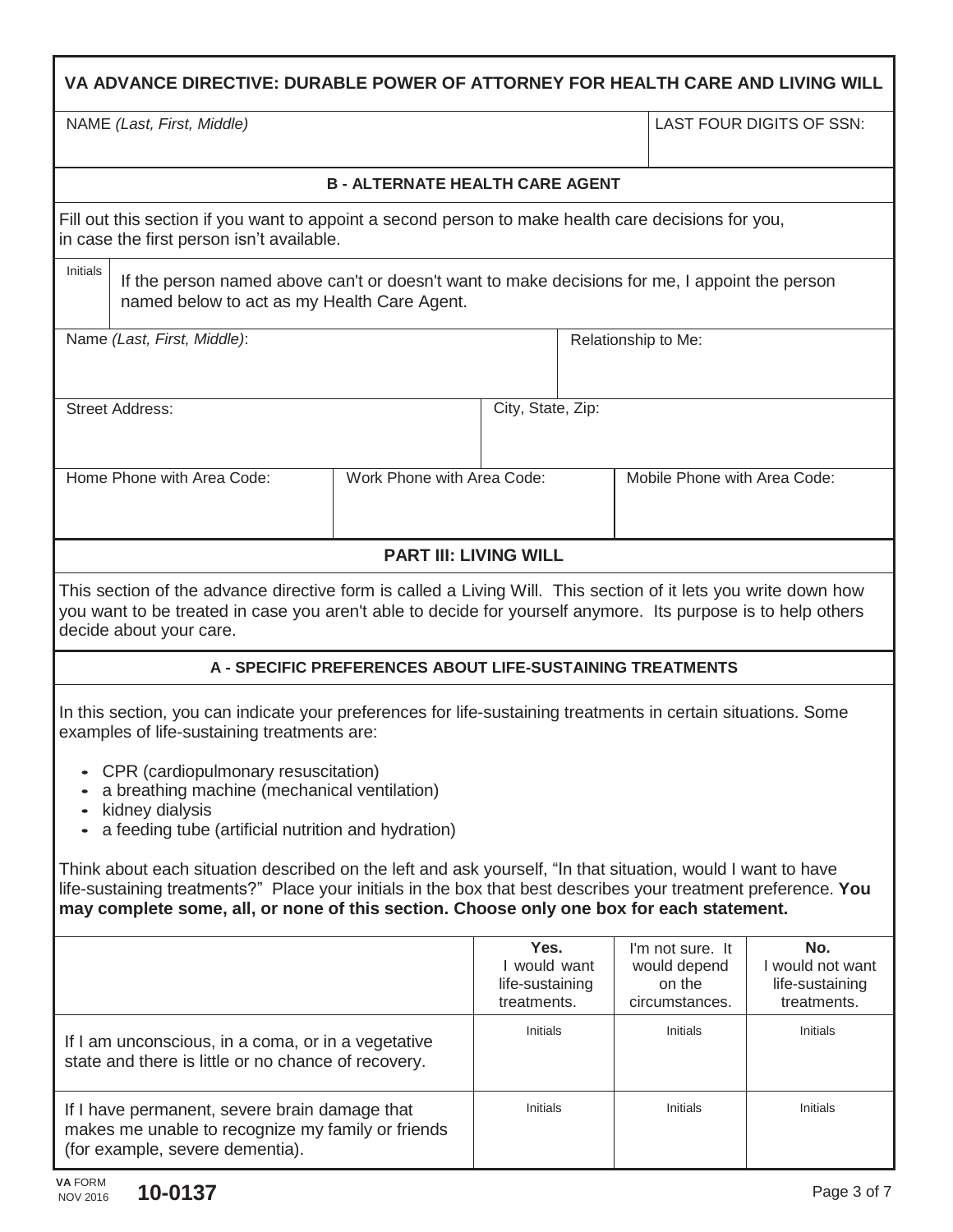| VA ADVANCE DIRECTIVE: DURABLE POWER OF ATTORNEY FOR HEALTH CARE AND LIVING WILL                                                      |                                                        |                                                              |                                                           |
|--------------------------------------------------------------------------------------------------------------------------------------|--------------------------------------------------------|--------------------------------------------------------------|-----------------------------------------------------------|
| NAME (Last, First, Middle)                                                                                                           |                                                        |                                                              | LAST FOUR DIGITS OF SSN:                                  |
|                                                                                                                                      | Yes.<br>I would want<br>life-sustaining<br>treatments. | I'm not sure. It<br>would depend<br>on the<br>circumstances. | No.<br>I would not want<br>life-sustaining<br>treatments. |
| If I have a permanent condition where other people<br>must help me with my daily needs (for example,<br>eating, bathing, toileting). | Initials                                               | Initials                                                     | Initials                                                  |
| If I need to use a breathing machine and be in bed<br>for the rest of my life.                                                       | Initials                                               | Initials                                                     | Initials                                                  |
| If I have pain or other severe symptoms that cause<br>suffering and can't be relieved.                                               | Initials                                               | Initials                                                     | Initials                                                  |
| If I have a condition that will make me die very soon,<br>even with life-sustaining treatments.                                      | <b>Initials</b>                                        | Initials                                                     | Initials                                                  |
| Other:                                                                                                                               | Initials                                               | Initials                                                     | Initials                                                  |

## **B - MENTAL HEALTH PREFERENCES**

This section is optional. You may skip this section if you do not have a serious mental health problem or if you do not want to write down your preferences for mental health care. If you have a serious mental health condition, you might want to write down medications that have worked for you in the past and that you would want again, or you might want to write down the mental health facilities or hospitals that you like and those that you don't like. If you need more space, you may attach extra pages and use this space to refer to attached pages. Be sure to initial and date every page that you attach.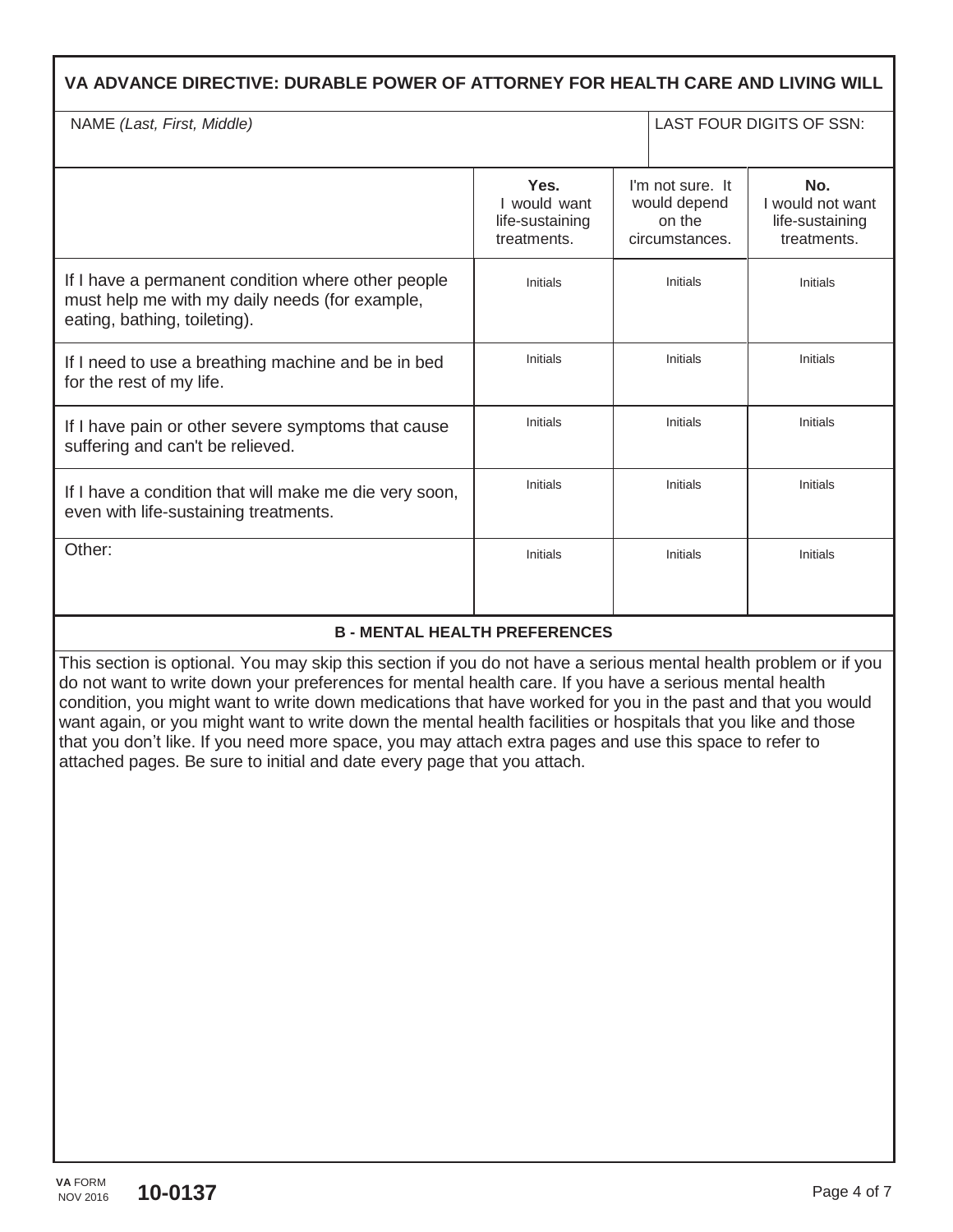|                                                                                                                                                 | NAME (Last, First, Middle)                                                                                                                                                                                                                                                                                                                                                                                                                                                                                              | LAST FOUR DIGITS OF SSN: |  |  |
|-------------------------------------------------------------------------------------------------------------------------------------------------|-------------------------------------------------------------------------------------------------------------------------------------------------------------------------------------------------------------------------------------------------------------------------------------------------------------------------------------------------------------------------------------------------------------------------------------------------------------------------------------------------------------------------|--------------------------|--|--|
|                                                                                                                                                 |                                                                                                                                                                                                                                                                                                                                                                                                                                                                                                                         |                          |  |  |
|                                                                                                                                                 | <b>C - ADDITIONAL PREFERENCES</b>                                                                                                                                                                                                                                                                                                                                                                                                                                                                                       |                          |  |  |
|                                                                                                                                                 | This section is optional. In this space, you can write other important preferences for your health care that<br>aren't described somewhere else in this document. For example, these might be social, cultural, or<br>faith-based preferences for care, or preferences about treatments such as feeding tubes, blood transfusions,<br>or pain medications. If you need more space, you may attach extra pages and use this space to refer to<br>attached pages. Be sure to initial and date every page that you attach. |                          |  |  |
|                                                                                                                                                 |                                                                                                                                                                                                                                                                                                                                                                                                                                                                                                                         |                          |  |  |
|                                                                                                                                                 |                                                                                                                                                                                                                                                                                                                                                                                                                                                                                                                         |                          |  |  |
|                                                                                                                                                 |                                                                                                                                                                                                                                                                                                                                                                                                                                                                                                                         |                          |  |  |
|                                                                                                                                                 |                                                                                                                                                                                                                                                                                                                                                                                                                                                                                                                         |                          |  |  |
| <b>D-HOW STRICTLY YOU WANT YOUR PREFERENCES FOLLOWED</b>                                                                                        |                                                                                                                                                                                                                                                                                                                                                                                                                                                                                                                         |                          |  |  |
| Place your initials in the box next to the statement that reflects how strictly you want others to follow your<br>preferences. Choose only one. |                                                                                                                                                                                                                                                                                                                                                                                                                                                                                                                         |                          |  |  |
| <b>Initials</b>                                                                                                                                 | I want my preferences, as expressed in this Living Will, to serve as a <b>general guide</b> . I understand<br>that in some situations, the person making decisions for me may decide something different from the<br>preferences I express above, if they think it's in my best interests.                                                                                                                                                                                                                              |                          |  |  |
| <b>Initials</b>                                                                                                                                 | I want my preferences, as expressed in this Living Will, to be followed strictly, even if the person<br>making decisions for me thinks that this isn't in my best interests.                                                                                                                                                                                                                                                                                                                                            |                          |  |  |

**VA ADVANCE DIRECTIVE: DURABLE POWER OF ATTORNEY FOR HEALTH CARE AND LIVING WILL**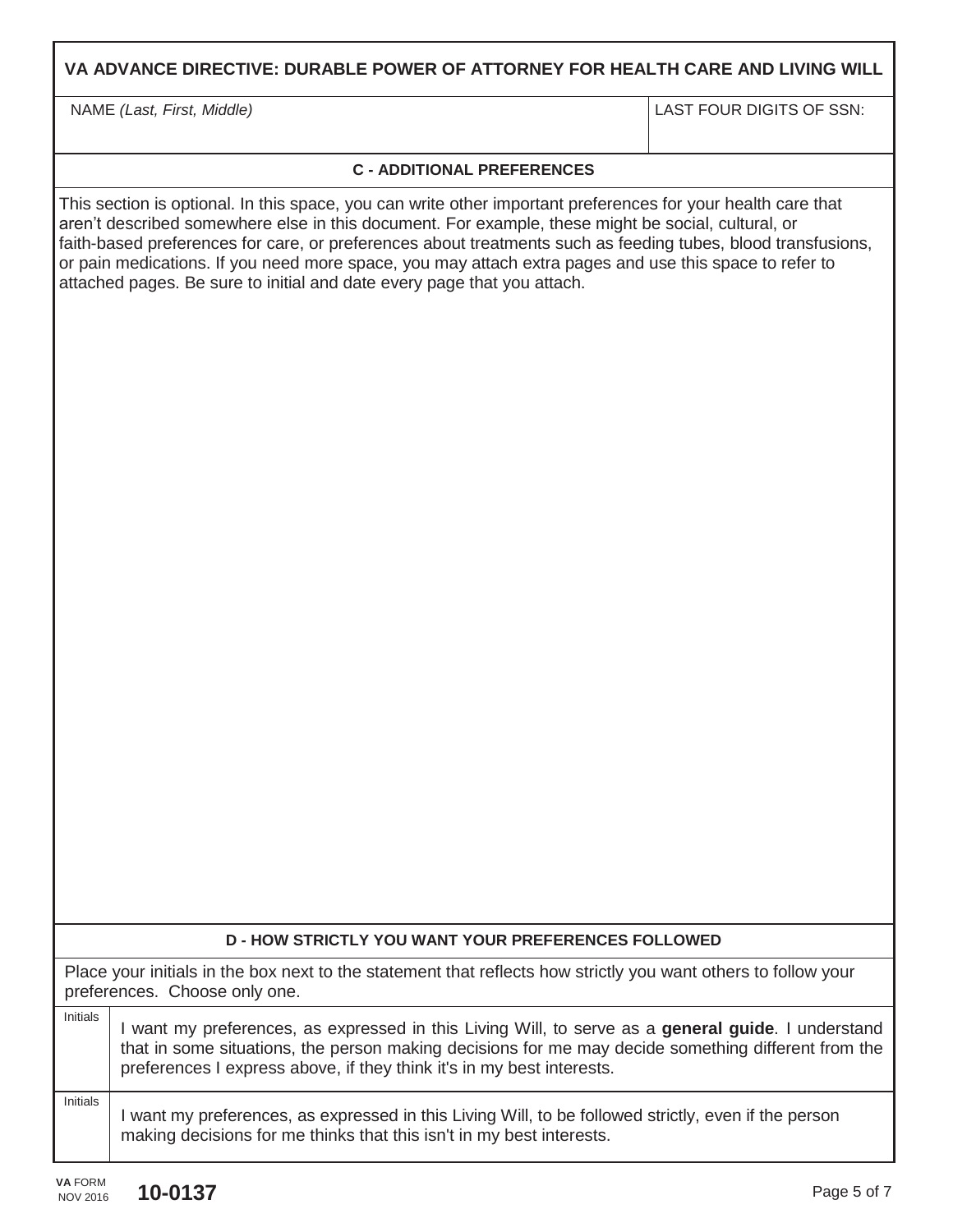| VA ADVANCE DIRECTIVE: DURABLE POWER OF ATTORNEY FOR HEALTH CARE AND LIVING WILL                                                                                                                                                                                                                                                                                                                                    |  |                          |  |
|--------------------------------------------------------------------------------------------------------------------------------------------------------------------------------------------------------------------------------------------------------------------------------------------------------------------------------------------------------------------------------------------------------------------|--|--------------------------|--|
| NAME (Last, First, Middle)                                                                                                                                                                                                                                                                                                                                                                                         |  | LAST FOUR DIGITS OF SSN: |  |
| <b>PART IV: SIGNATURES</b>                                                                                                                                                                                                                                                                                                                                                                                         |  |                          |  |
| <b>A - YOUR SIGNATURE</b>                                                                                                                                                                                                                                                                                                                                                                                          |  |                          |  |
| By my signature below, I certify that this form accurately describes my preferences.                                                                                                                                                                                                                                                                                                                               |  |                          |  |
| <b>SIGNATURE</b>                                                                                                                                                                                                                                                                                                                                                                                                   |  | <b>DATE</b>              |  |
| <b>B - WITNESSES' SIGNATURES</b>                                                                                                                                                                                                                                                                                                                                                                                   |  |                          |  |
| Two people must witness your signature. VA employees may be witnesses if they are members of:<br>The Chaplain Service<br>The Social Work Service<br>Nonclinical employees (e.g., Medical Administration Service, Voluntary Service, or Environmental<br>$\bullet$<br>Management Service)<br>Other employees of your VA facility may not sign as witnesses to your advance directive unless they're in your family. |  |                          |  |
| <b>Witness #1</b>                                                                                                                                                                                                                                                                                                                                                                                                  |  |                          |  |
| I personally witnessed the signing of this advance directive. I am not appointed as Health Care Agent in this<br>advance directive. I am not financially responsible for the care of the person making this advance directive.<br>To the best of my knowledge, I am not named in the person's will.                                                                                                                |  |                          |  |
| SIGNATURE:                                                                                                                                                                                                                                                                                                                                                                                                         |  | DATE:                    |  |
| Name (Printed or Typed):                                                                                                                                                                                                                                                                                                                                                                                           |  |                          |  |
| <b>Street Address:</b>                                                                                                                                                                                                                                                                                                                                                                                             |  |                          |  |
| City, State, Zip:                                                                                                                                                                                                                                                                                                                                                                                                  |  |                          |  |
| <b>Witness #2</b>                                                                                                                                                                                                                                                                                                                                                                                                  |  |                          |  |
| I personally witnessed the signing of this advance directive. I am not appointed as Health Care Agent in this<br>advance directive. I am not financially responsible for the care of the person making this advance directive.<br>To the best of my knowledge, I am not named in the person's will.                                                                                                                |  |                          |  |
| SIGNATURE:                                                                                                                                                                                                                                                                                                                                                                                                         |  | DATE:                    |  |
| Name (Printed or Typed):                                                                                                                                                                                                                                                                                                                                                                                           |  |                          |  |
| <b>Street Address:</b>                                                                                                                                                                                                                                                                                                                                                                                             |  |                          |  |
| City, State, Zip:                                                                                                                                                                                                                                                                                                                                                                                                  |  |                          |  |